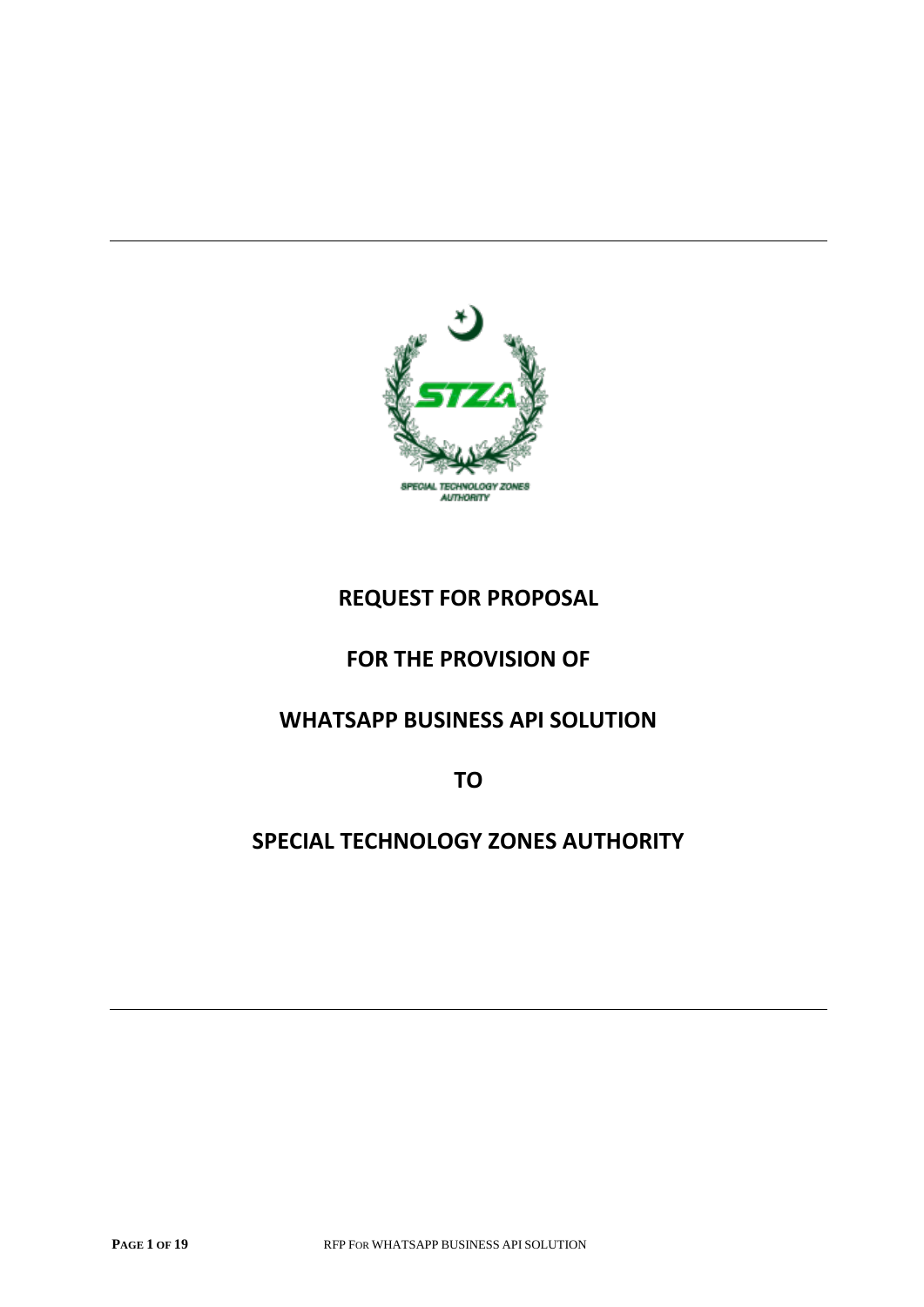

**Special Technology Zones Authority** Cabinet Division Government of Pakistan **Request for Proposal**

- 1. The Special Technology Zones Authority (STZA), an autonomous body established under the Special Technology Zones Authority Act 2021 invites bids from firms/companies (hereinafter referred to as the '**Bidders**') who are on the Active Taxpayers List of the Federal Board of Revenue **for the provision of WHATSAPP BUSINESS API SOLUTION to STZA** for the financial year 2022-23 (hereinafter referred to as the "**Bids**"). The method of Bid submission will be Single Stage Two Envelopes and the method of selection will be on a Least Cost Basis.
- 2. Bidders can submit their Bid against this RFP. Bidding documents containing detailed terms and conditions, method of procurement, procedure for submission of bids, bid validity, opening of bid, evaluation criteria, clarification/rejection of bids etc. against above requirement are available for the interested bidders from the undersigned and can also be downloaded from <https://www.stza.gov.pk/procurement/>
- 3. The Bids, prepared in accordance with the instructions in this RFP, must reach office of the Special Technology Zones Authority located at 16<sup>th</sup> Floor, New State Life Tower, Plot # 61, Jinnah Avenue, Blue Area, Islamabad by 1100 hours on or before on  $31^{st}$  May 2022. The Bids will be opened on the same date i.e.,  $31<sup>st</sup>$  May 2022 at 1130 hrs. This advertisement is also available on PPRA website at [www.ppra.org.pk.](http://www.ppra.org.pk/)

**Mehwish Iqbal** Manager Procurement [mehwish.iqbal@stza.gov.pk](mailto:mehwish.iqbal@stza.gov.pk)

16th Floor, New State Life Tower, Plot # 61, Jinnah Avenue, Islamabad Special Technology Zones Authority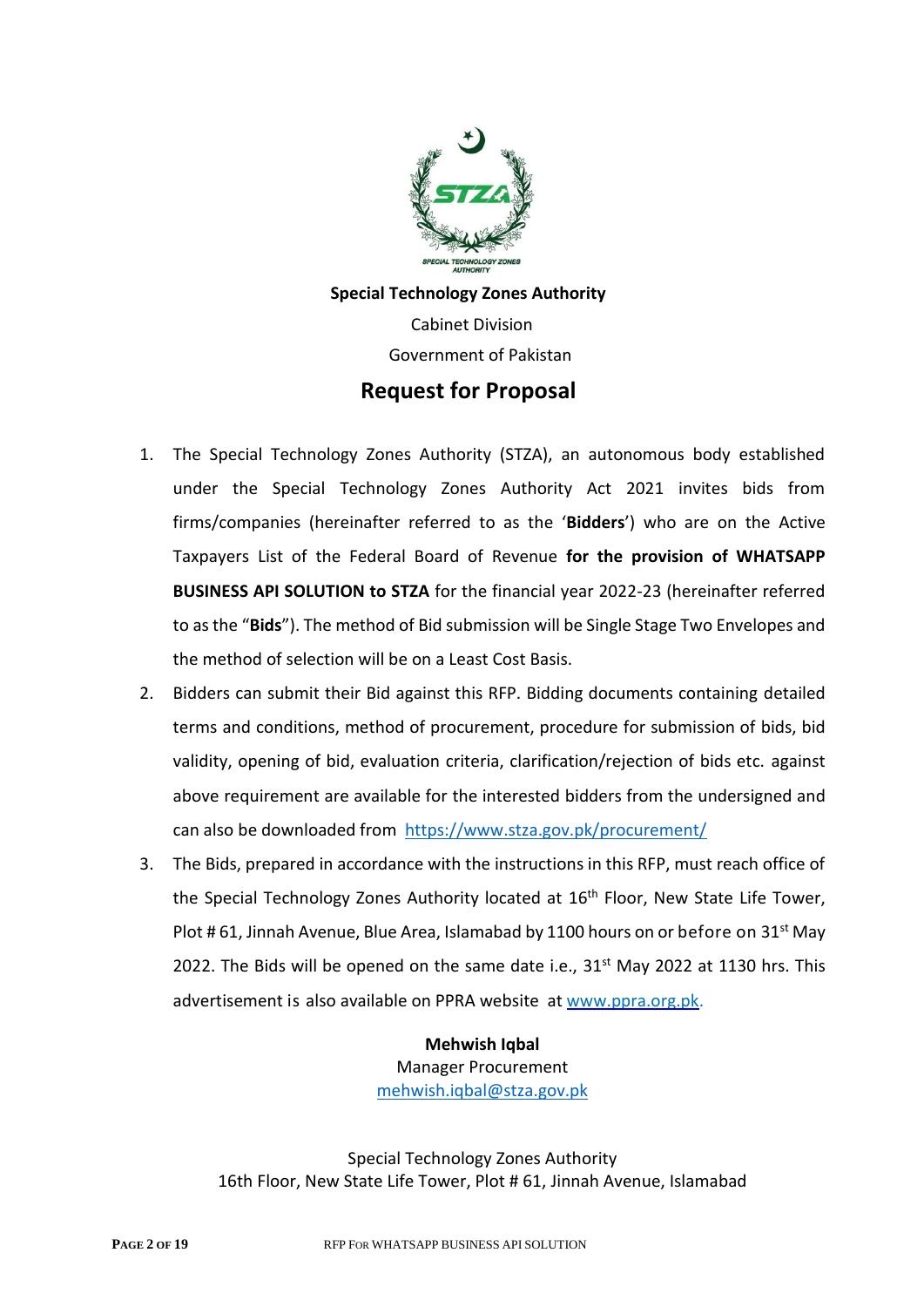#### **INSTRUCTIONS TO BIDDERS**

#### **1. INVITATION TO SUBMIT A PROPOSAL**

- 1.1. Special Technology Zones Authority (**"STZA"**) is an autonomous body established under Special Technology Zones Authority Act, 2021. The Authority has been mandated to provide institutional and legislative support for the technology sector with internationally competitive and export-oriented structures and ecosystem, to attract FDI, to connect academia, research, and technology industry, to increase productivity and decrease the costs of production through high-tech interventions, intensive innovation, and futuristic entrepreneurship, to enable job creation, to commercialize technological knowledge and more. This will be manifested through the creation of Special Technology Zones (STZs) across the country bearing science and technology parks, incubation centers, R&D centers, technology production centers, universities, technical training centers, etc. More details can be obtained from the Special Technology Zones Authority Act, 2021 and STZA's official website.
- 1.2. STZA seeks to engage an experienced Bidders to provide WhatsApp Business API Solution to the STZA. Eligible Bidders are invited to submit a Bid, detailing their experience and qualifications in the form provided in this document.
- 1.3. This RFP and related documents are available on the STZA website (www.stza.gov.pk). The RFP and related documents can also be downloaded from *PPRA* free of cost. All Bidders who intend to participate must send an email to mehwish.iqbal@stza.gov.pk with their contact details for any clarifications prior to the submission. Submission will be in hardcopy only.
- 1.4. The Bids, prepared in accordance with the instructions in this RFP, must reach Special Technology Zones Authority, 16th Floor, New State Life Tower, Plot # 61, Jinnah Avenue, Blue Area, Islamabad by 1100 hrs on or before 31<sup>st</sup> May 2022. The Bids will be opened on the same date i.e.,  $31^{st}$  May 2022 at 1130 hrs. All envelopes must be sealed, including all required documents.

## **2. TERMS AND CONDITIONS**

2.1. Bids must reach in the office of Manager Procurement, Special Technology Zones Authority, Plot # 61, 16<sup>th</sup> Floor, New State Life Tower, Jinnah Avenue, Blue Area Islamabad at or before 1100 hours on  $31<sup>st</sup>$  May 2022. Any Bid received by STZA after the deadline for submission of bids will be returned unopened. The Bids will be opened at 1130 hrs on the same day  $31<sup>st</sup>$  May 2022, in the presence of bidder's representatives who choose to attend at the conference room 16<sup>th</sup> Floor, New State Life Tower, Jinnah Avenue, Blue Area, Islamabad. Submission cannot be done through email.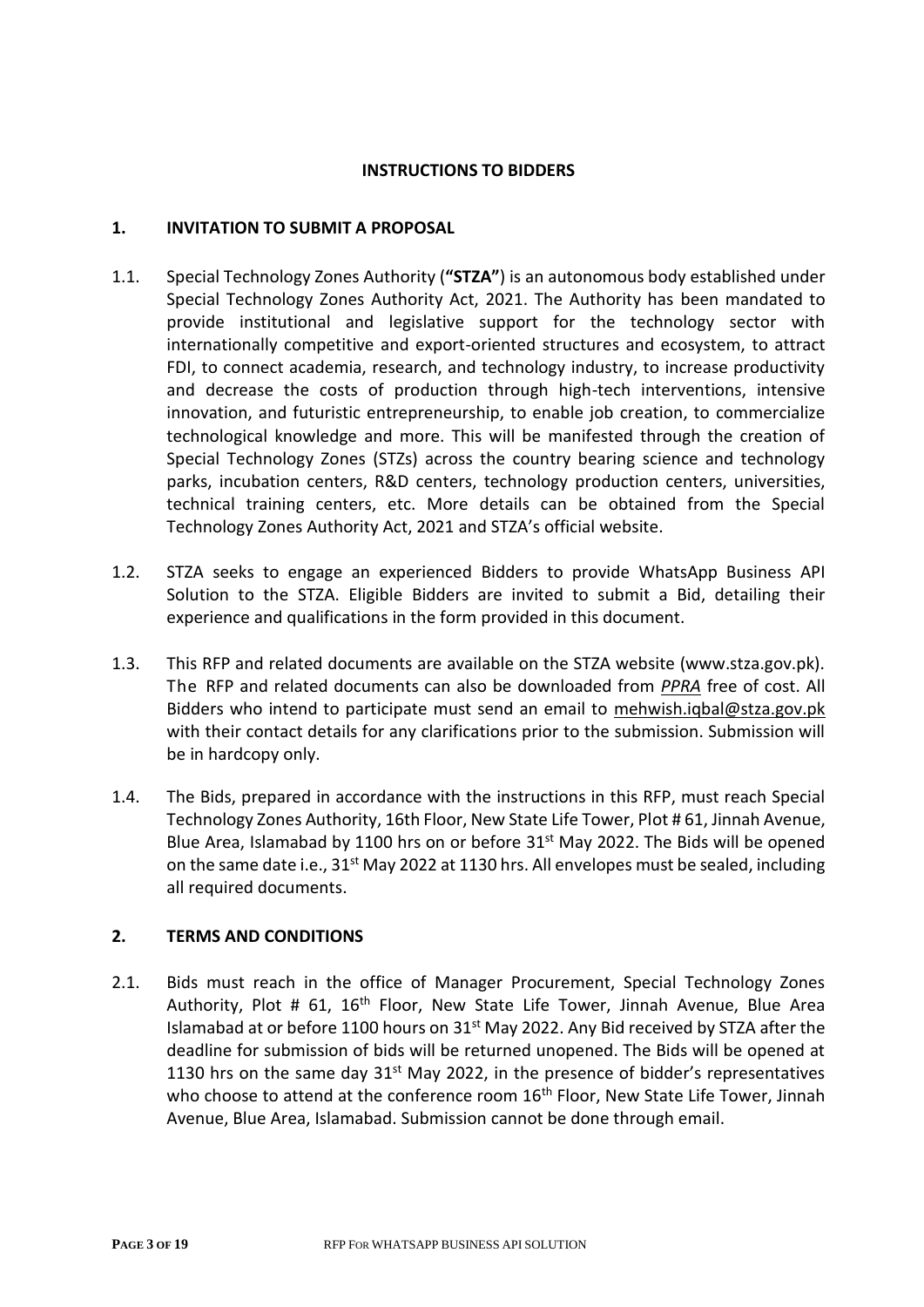- 2.2. The bidding shall be done on an Open Competitive Bidding basis through a **Single Stage - Two Envelope Bidding Procedure.**
- 2.3. STZA will ensure that all data submitted by Bidders are treated as confidential.
- 2.4. All Bidders will be expected to keep any information received from STZA confidential.
- 2.5. All expenses related to participating in this RFP will be borne by the Bidders.
- 2.6. STZA reserves the right to verify any information submitted by Bidders. Any information which is found by STZA to be false will be a ground for rejection. Any misstatement or concealment will also be grounds for rejection.
- 2.7. STZA reserves the right to cancel this procurement process at any time without notice and disclaims all and any liability related to it.
- 2.8. STZA may reject all bids or proposals at any time prior to the acceptance of a bid or proposal.
- 2.9. Notice of the rejection of all bids or proposals shall be given promptly to all Bidders that submitted bids or proposals.
- 2.10. All queries must be through a written notice or email.

#### **3. ELIGIBILITY CRITERIA**

- 3.1. The eligibility criteria for Bidders are as follows in order to qualify for evaluation:
- 3.1.1. Company/firm to be Registered with SECP or the registrar of firms/partnerships as applicable;
- 3.1.2. Registered with FBR.
- 3.1.3. Has not been blacklisted by any of Federal or Provincial Government Department, Agency, Organization or autonomous body or Private Sector Organization anywhere in Pakistan or outside Pakistan.
- 3.1.4. Compliance with TORs and RFP is mandatory, partial compliance shall lead to the disqualification of the Bidder;
- 3.1.5. The Bidder shall have experience of providing WhatsApp Business API Solution services to at least 5 well reputed Public /Private organizations, and the proof of services shall be submitted in the proposal.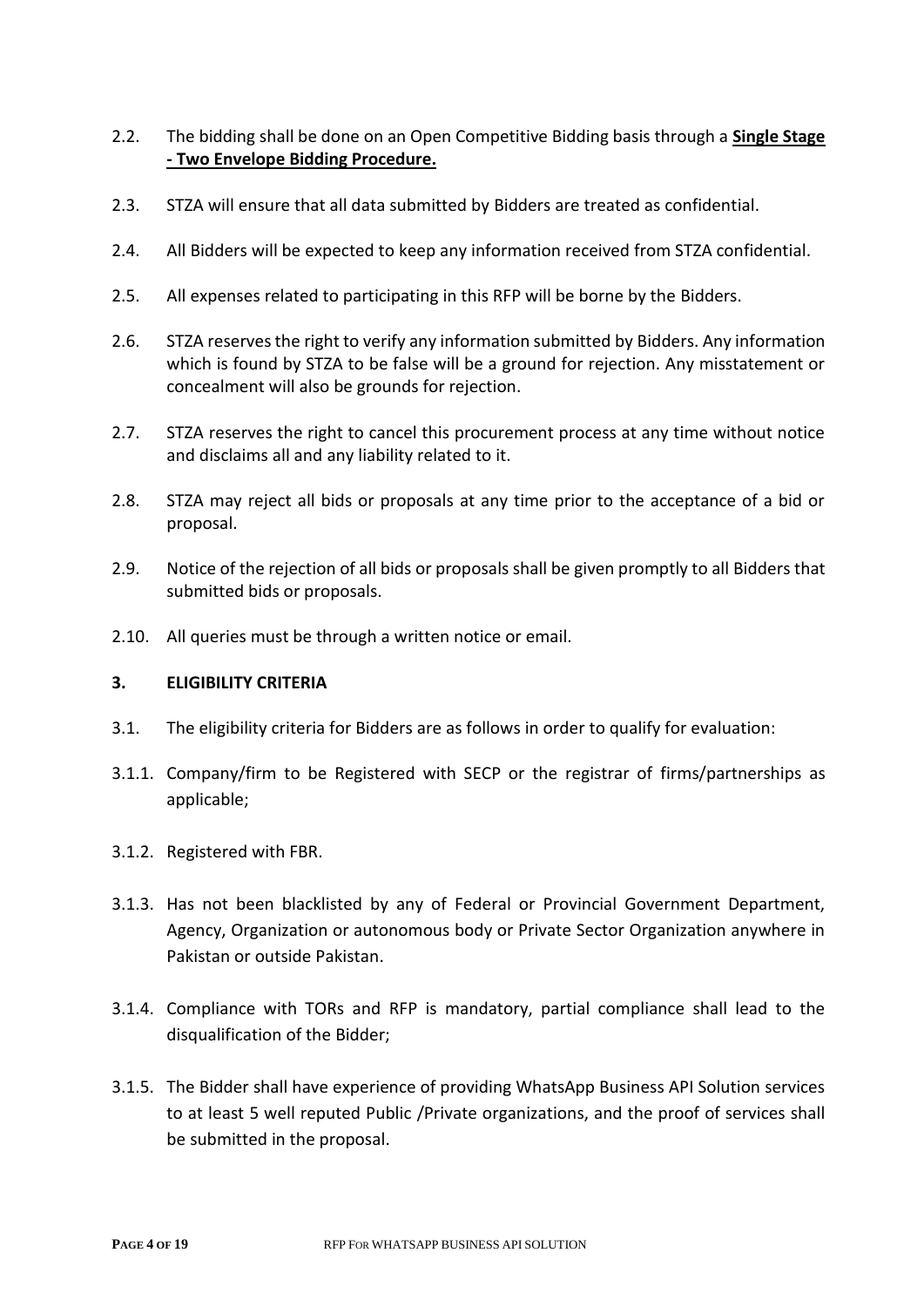- 3.1.6. Shall have at least 2 years of experience in providing these services.
- 3.1.7. Must be an active taxpayer registered with FBR.
- 3.2. All Bidders whose Technical Proposals are complete at bid opening based on the eligibility criteria will be evaluated based on the technical evaluation criteria specified below. Criteria marked as must are compulsory to be qualified.

#### **4. TERMS OF REFERENCE**

- 4.1. The Bidder will be required to perform the following:
	- 4.1.1 Provide WhatsApp Business API Solution services to STZA for a period of one (1) year, which shall be extendable on an annual basis only on satisfactory performance of the service provider and by mutual consent of both the parties.
	- 4.1.2 WhatsApp Business API solution services coverage shall be for the STZA only.
	- 4.1.3 Processing of all settlements/disbursement of payment of claims must be at Islamabad/Rawalpindi office of the selected Bidder.
	- 4.1.4 Worldwide coverage should be provided.
	- 4.1.5 Prices quoted shall remain valid for a period of 12 months.
- 4.2. The contract with the successful Bidder shall be signed after completion of all formalities and the Bidder shall be bound to provide coverage effective from the start of the Contract.
- 4.2.1. The contract duration shall be for a period of one (01) year starting from the contract signing date agreed with STZA and may be extended with mutual consent of both parties on annual basis.
- 4.2.2. The draft contract is appended to this RFP and is based on the terms of reference contained herein. The draft contract is indicative in nature and the terms contained therein may be subject to change prior to signing of contract.

## **5. DOCUMENTS**

- 5.1. All Bidders must submit a single bid containing 2 sealed envelopes for the Single Stage Two Envelope Bidding Procedure, containing the following:
- 5.1.1. The **TECHNICAL PROPOSAL** in a sealed envelope (and labelled as "TECHNICAL PROPOSAL") must include all of the following documents in order to qualify and be eligible for evaluation:
	- (i) The Chatbot service Provider should have global presence and experience with more than 10 reputable clients in providing WhatsApp Communication Platform.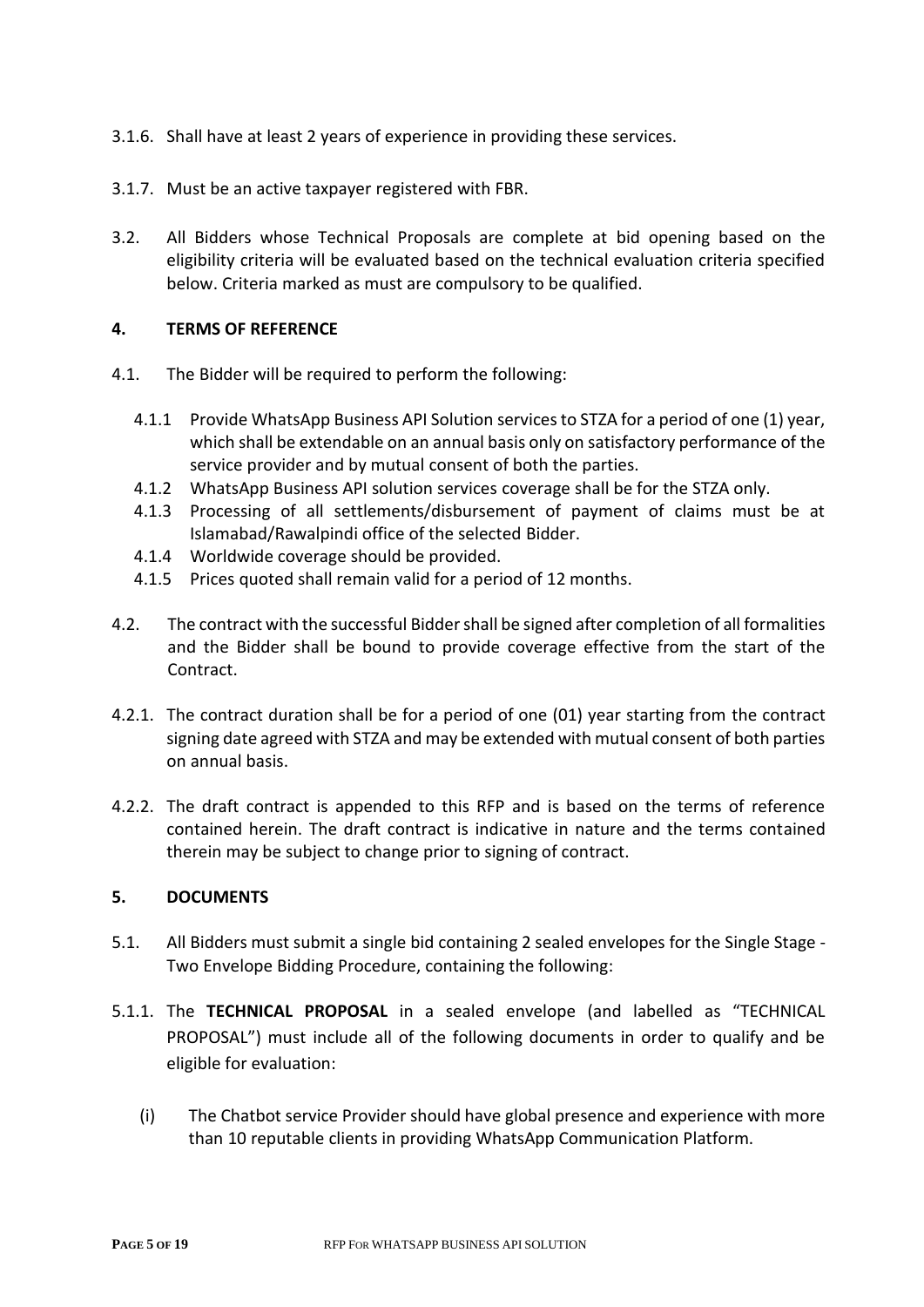- (ii) The vendor's cloud-based services should be ISO 9001 & 27001 along with ISO 27017 & ISO 27018 certified which ensures the Service quality and Information Security measures.
- (iii) The vendor should have provided WhatsApp services to any Govt/Public sector of Pakistan including the approval process from Facebook for that sector as Facebook deals Govt clients individually and case to case basis.
- (iv) The Chatbot service provider should be a direct BSP (Business Solution Provider) of WhatsApp Business API.
- (v) The WhatsApp channel shall be accessible via secured APIs and via Web Based portal
- (vi) The solution should support Omnichannel integration creating chatbots over multiple channels like WhatsApp, Facebook Messenger, Live Chat, etc.
- (vii) The Live Agent platform solution should be easy to use GUI and accessible anywhere across the globe through the Web Interface and Mobile app (Android & IOS).
- (viii) The Chatbot response message/contents should support text, buttons, list, web links, pdf, word, excel, images and .gif
- (ix) The Platform should easy handle high load of queries with at least 500 Concurrent users/sessions.
- (x) The platform should be open and allow connectivity to other STZA systems via APIs
- (xi) The platform should support variety of programming languages e.g. node.js, python and php to develop advanced features through Webhooks/API
- (xii) The chatbot should seamlessly hand-over conversations (chats) to a human agent
- (xiii) STZA should have complete ownership and control over data used in the Platform
- (xiv) The expected Service Availability time should be > 99% Separate Service level Agreement will be signed by the vendor
- (xv) The vendor should be able to provide 24/7 support
- (xvi) Name of Authorized Person/Account Manager with full contact information on Company/Firm letterhead
- (xvii) Proof of work done previously for both public and private entities.
- (xviii) Please note that the absence of any documentary proof of above mentioned shall lead to the disqualification from the bidding process. Following are the requirements for technical evaluation.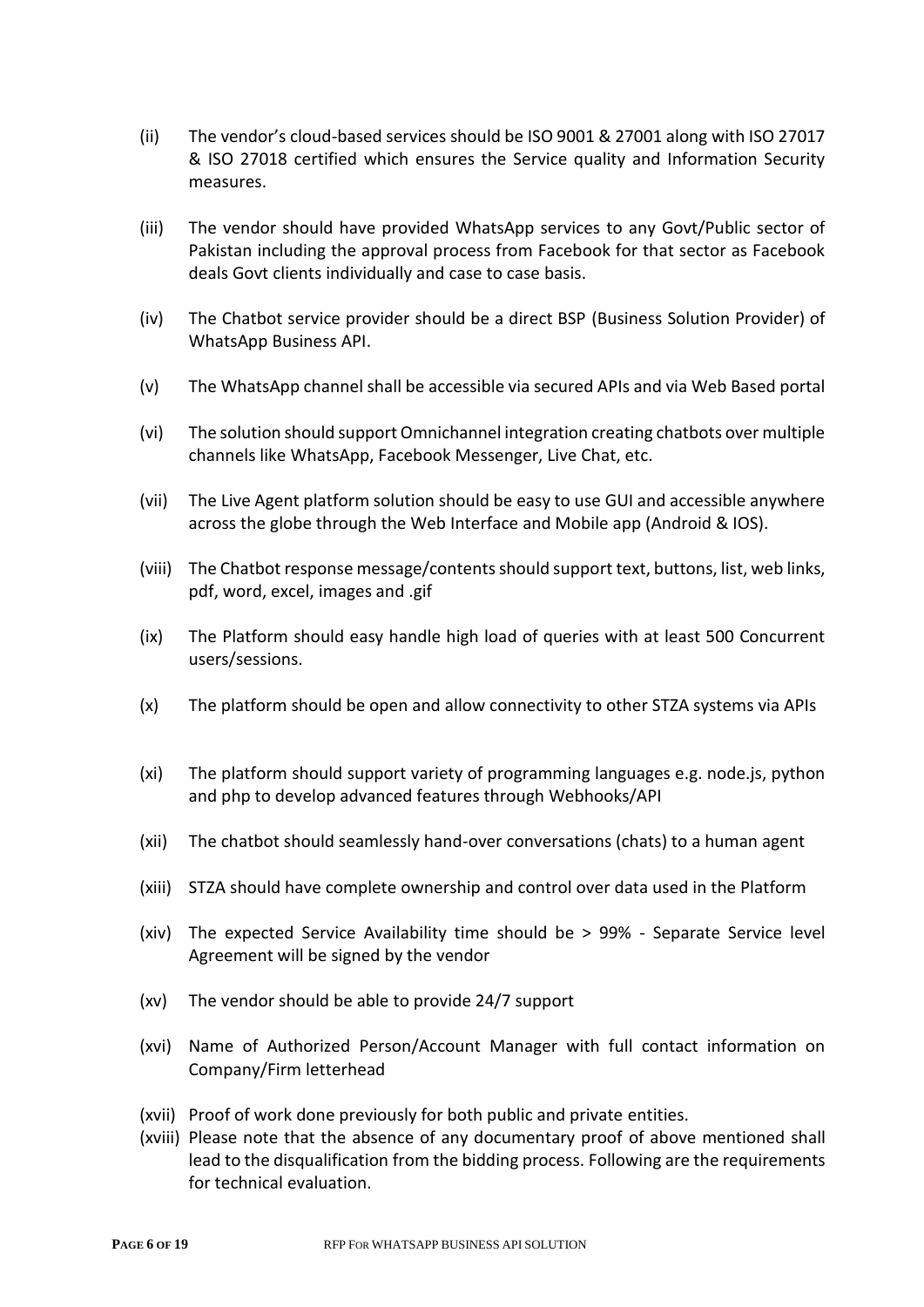| S. No          | <b>Functionality</b>                                                                                                                                                                                                           | <b>Criteria</b> |  |
|----------------|--------------------------------------------------------------------------------------------------------------------------------------------------------------------------------------------------------------------------------|-----------------|--|
| $\mathbf{1}$   | The Chatbot service Provider should have global presence and experience<br>with more than 10 reputable clients in providing WhatsApp<br><b>Communication Platform.</b>                                                         | <b>Must</b>     |  |
| $\overline{2}$ | The vendor's cloud-based services should be ISO 9001 & 27001 along with<br>ISO 27017 & ISO 27018 certified which ensures the Service quality and<br>Information Security measures.                                             | <b>Must</b>     |  |
| 3              | The vendor should have provided WhatsApp services to any Govt/Public<br>sector of Pakistan including the approval process from Facebook for that<br>sector as Facebook deals Govt clients individually and case to case basis. | <b>Must</b>     |  |
| $\overline{4}$ | The Chatbot service provider should be a direct BSP (Business Solution<br><b>Must</b><br>Provider) of WhatsApp Business API                                                                                                    |                 |  |
| 5              | The WhatsApp channel shall be accessible via secured APIs and via Web<br><b>Based portal</b>                                                                                                                                   | <b>Must</b>     |  |
| 6              | The solution should support Omnichannel integration creating chatbots<br>over multiple channels like WhatsApp, Facebook Messenger, Live Chat,<br>etc.                                                                          | <b>Must</b>     |  |
| $\overline{7}$ | The Live Agent platform solution should be easy to use GUI and accessible<br>anywhere across the globe through the Web Interface and Mobile app<br>(Android & IOS).                                                            | <b>Must</b>     |  |
| 8              | The Chatbot response message/contents should support text, buttons,<br>list, web links, pdf, word, excel, images and .gif                                                                                                      | <b>Must</b>     |  |
| 9              | The Platform should easy handle high load of queries with at least 500<br>Concurrent users/sessions.                                                                                                                           | <b>Must</b>     |  |
| 10             | The platform should be open and allow connectivity to other STZA<br>systems via APIs                                                                                                                                           | <b>Must</b>     |  |
| 11             | The platform should support variety of programming languages e.g.<br>node.js, python and php to develop advanced features through<br>Webhooks/API                                                                              | <b>Must</b>     |  |
| 12             | The chatbot should seamlessly hand-over conversations (chats) to a<br>human agent.                                                                                                                                             | <b>Must</b>     |  |
| 14             | STZA should have complete ownership and control over data used in the<br>Platform                                                                                                                                              | <b>Must</b>     |  |
| 17             | The expected Service Availability time should be > 99%<br>-Separate Service level Agreement will be signed by the vendor                                                                                                       | <b>Must</b>     |  |
| 18             | The vendor should be able to provide 24/7 support.                                                                                                                                                                             | <b>Must</b>     |  |

- 5.1.2. The **FINANCIAL PROPOSAL** in a sealed envelope (and labelled as "FINANCIAL PROPOSAL") must include the following document in order to qualify:
	- (a) Financial Proposal according to the TORs as detailed in Section 4.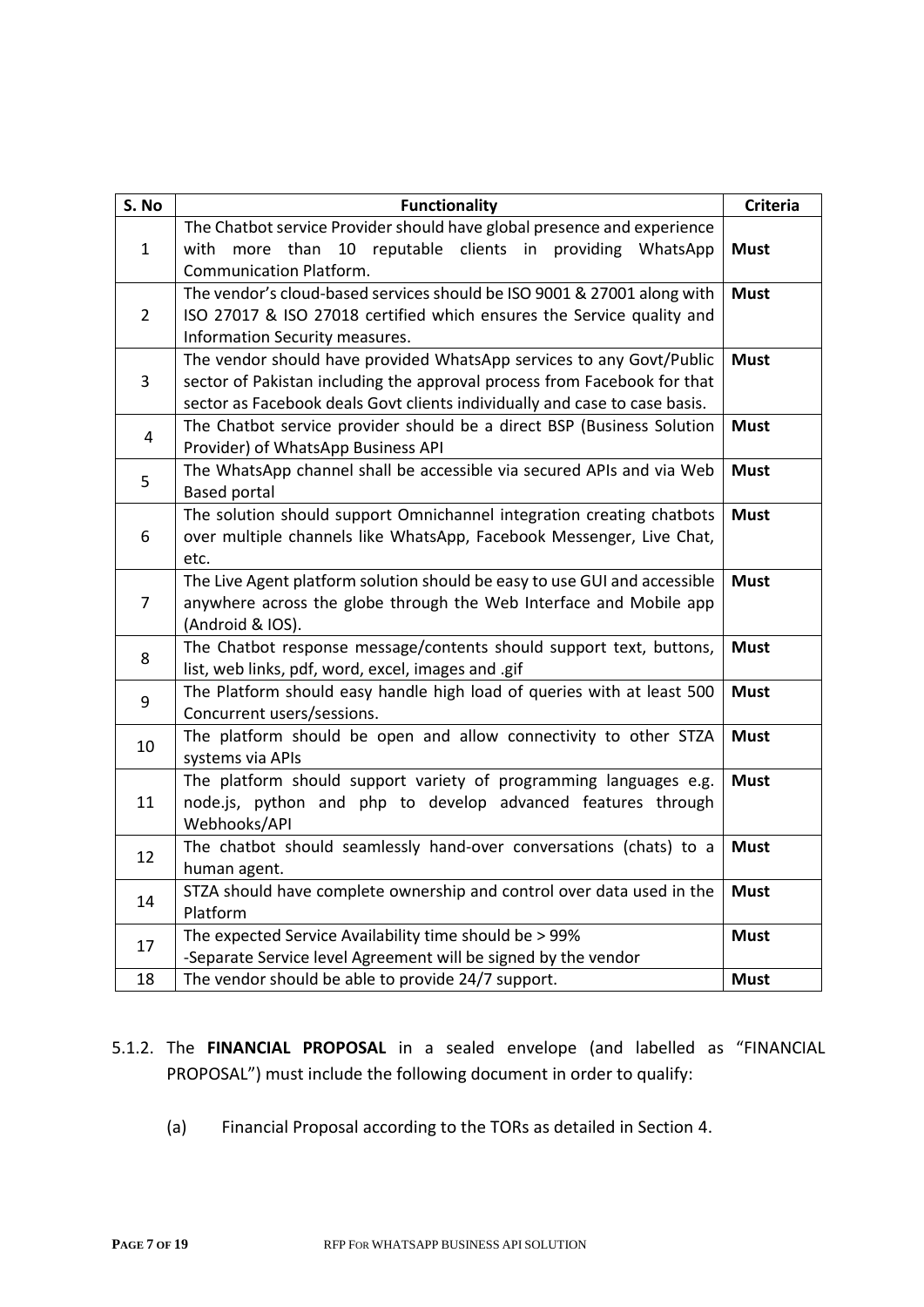- (b) The Financial Proposal shall list all costs associated with the assignment. All activities and items described in the Technical Proposal must be priced separately; activities and items described in the Technical Proposal but not priced shall be assumed to be included in the prices of other activities or items.
- (c) The quoted price shall be in Pak Rupees and shall be inclusive of all applicable taxes.
- (d) The details of Financial Proposal or a price quotation shall at no cost be mentioned in any document being submitted as part of the Technical Proposal. Bidders will be disqualified is such details are mentioned in the Technical Proposal.
- (e) Cost for WhatsApp Business API along with 10,000 Chats/User and minimum 5 Live Agent
- (f) Configuration/Development Cost
- (g) Upfront installation / setup and license cost
- (h) Hosting cost if applicable
- (i) Minimum monthly / yearly cost if applicable (recurring cost)
- (j) Any other costs
- 5.2. STZA will open the financial bids of all Bidders who are found technically responsive. All qualified bidders will be notified regarding the date, time, and venue of the financial bid opening. The Bidder technically qualified and offering the least rate will be awarded the contract.

**\*\*\***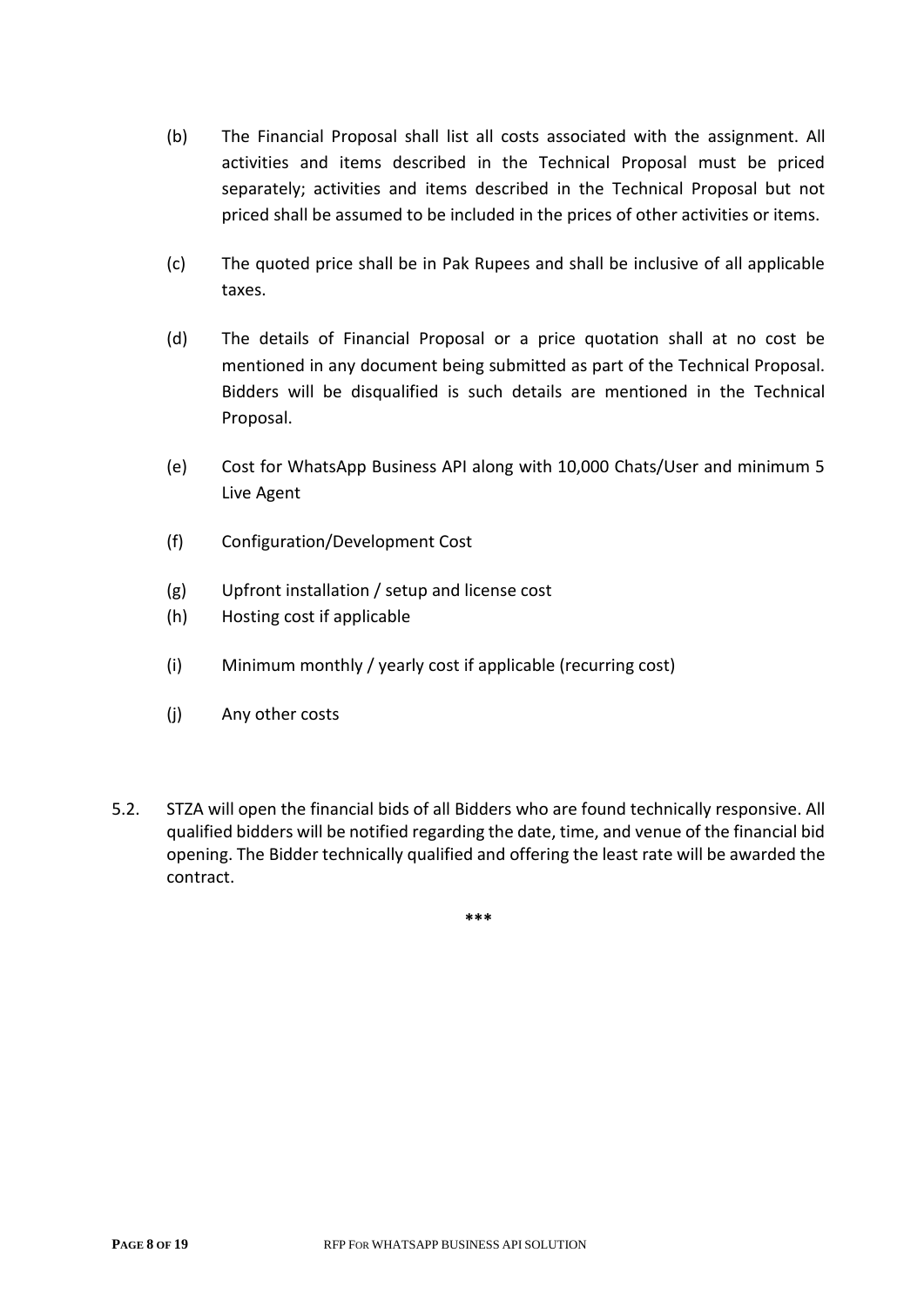## **DRAFT CONTRACT**

**(The draft contract is indicative only, and is subject to change based on solution provided by the Bidder)**

#### **AGREEMENT FOR WHATSAPP BUSINESS API SOLUTIONS**

This Agreement for WhatsApp Business API Solutions **(**the **"Agreement**"**)** is made at Islamabad (the "**Signing Date**"), by and between:

- 1. **SPECIAL TECHNOLOGY ZONES AUTHORITY,** an autonomous statutory body established pursuant to Section 3 of the Special Technology Zones Authority Act, 2021, with its registered office located at Special Technology Zones Authority, Prime Minister's Office, Constitution Avenue, G-5, Islamabad, Pakistan(hereinafter referred to as the **"STZA"** which expression shall, where the context so permits mean and include its successors and permitted assigns); and
- 2. **[INSERT NAME]**, a company/firm incorporated under the laws of Pakistan, having its registered office located at [insert address] Pakistan (hereinafter referred to as the **"Service Provider**" which expression shall, where the context so permits mean and include its successors and permitted assigns);

**(**STZA and the Service Provider are hereinafter collectively referred to as the "**Parties**" and each individually as the "**Party**").

## **WHEREAS**:

- A. STZA is established as an autonomous statutory authority by the Cabinet Division, Government of Pakistan pursuant to Section 3 of the Special Technology Zones Authority Act, 2021, to, *inter alia,* develop and regulate special technology zones in Pakistan (hereinafter collectively referred to as the "**STZs**"), to accomplish its core strategic objectives of promoting (i) technology transfer, (ii) foreign direct investment, (iii) human capital development, (iv) innovation and entrepreneurship, research and development, (v) job creation, (vi) technology exports, and (vii) technology imports substitution.
- B. The Service Provider is involved in the business of *inter alia,* [insert];
- C. STZA has duly selected the Service Provider in accordance with the applicable procurement laws, through its request for proposal dated **[insert]** (hereinafter referred to as the "**RFP**"), to engage the Services (as defined hereinafter) of the Service Vendor. A copy of the RFP is attached as **Schedule A** to this Agreement.
- D. The Parties have agreed to enter into this Agreement to record the terms and conditions for the provision of Services (as defined hereinbelow) by the Service Provider to STZA and the relationship between the Parties.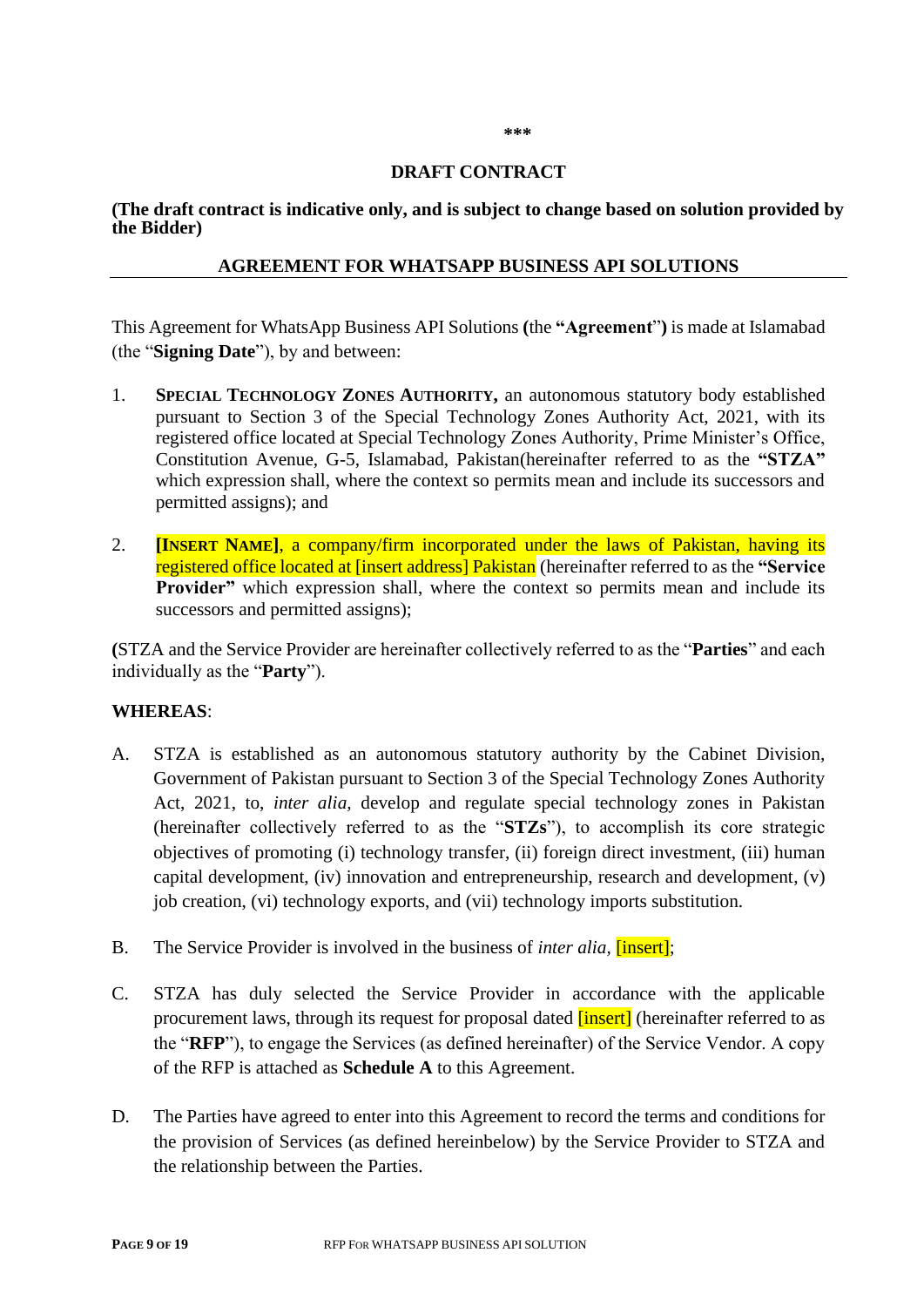**NOW, THEREFORE**, in consideration of the mutual covenants herein contained, the receipt and sufficiency of which are hereby acknowledged, intending to be legally bound, the Parties agree as follows:

## **1. KEY TERMS & CONDITIONS**

#### **1.1 SERVICES**

The Provider shall provide and implement WhatsApp business service, chatbot solution and live agent platform including, but not limited to the following features.

#### 1.1.1 WhatsApp Business API Channel:

- (a) Service Provider will be responsible for the registration and approval of WhatsApp business account over APIs from Facebook.
- (b) STZA will provide its own number which shall be registered over WhatsApp Business APIs.
- (c) The WhatsApp channel shall be accessible via secured APIs (Rest  $&$  Json) and via Web Based portal.
- 1.1.2 Chatbot Platform features:
	- (d) The chatbot building platform should be cloud based with easy to use interface which is accessible anywhere across the globe to make operations and maintenance hassle free.
	- (e) The chatbot building tool should be GUI based with Drag and drop, code-free interface which enables people without coding knowledge to build chatbots.
	- (f) The solution should have NLP (Natural Language Processing) engine to understand end-user's intent and therefore provides conversational experience.
	- (g) The solution should provide multichannel communication from different social media platform and through external APIs
	- (h) The Chatbot response message/contents should support text, buttons, list, web links, pdf, word, excel, images and .gif and other web elements etc.
	- (i) The solution should be able to integrate with 3rd party systems using the API  $\&$ Webhook features.
	- (j) Implementation of multiple business use cases through API integration with 3rd party systems
	- (k) Service Provide will also provide support for future integration of other application integration.
	- (l) The platform should allow user with different role management link Chatbot Manager, Designer, Supervisor and Reporting Manager etc.
	- (m) The system should support block listing of users and the user can not send the message or the Bot should not entertain the specified number.
	- (n) The solution should allow STZA to create multiple chatbots at a time.
	- (o) The solution should also enable STZA to design, build, test and deploy AI or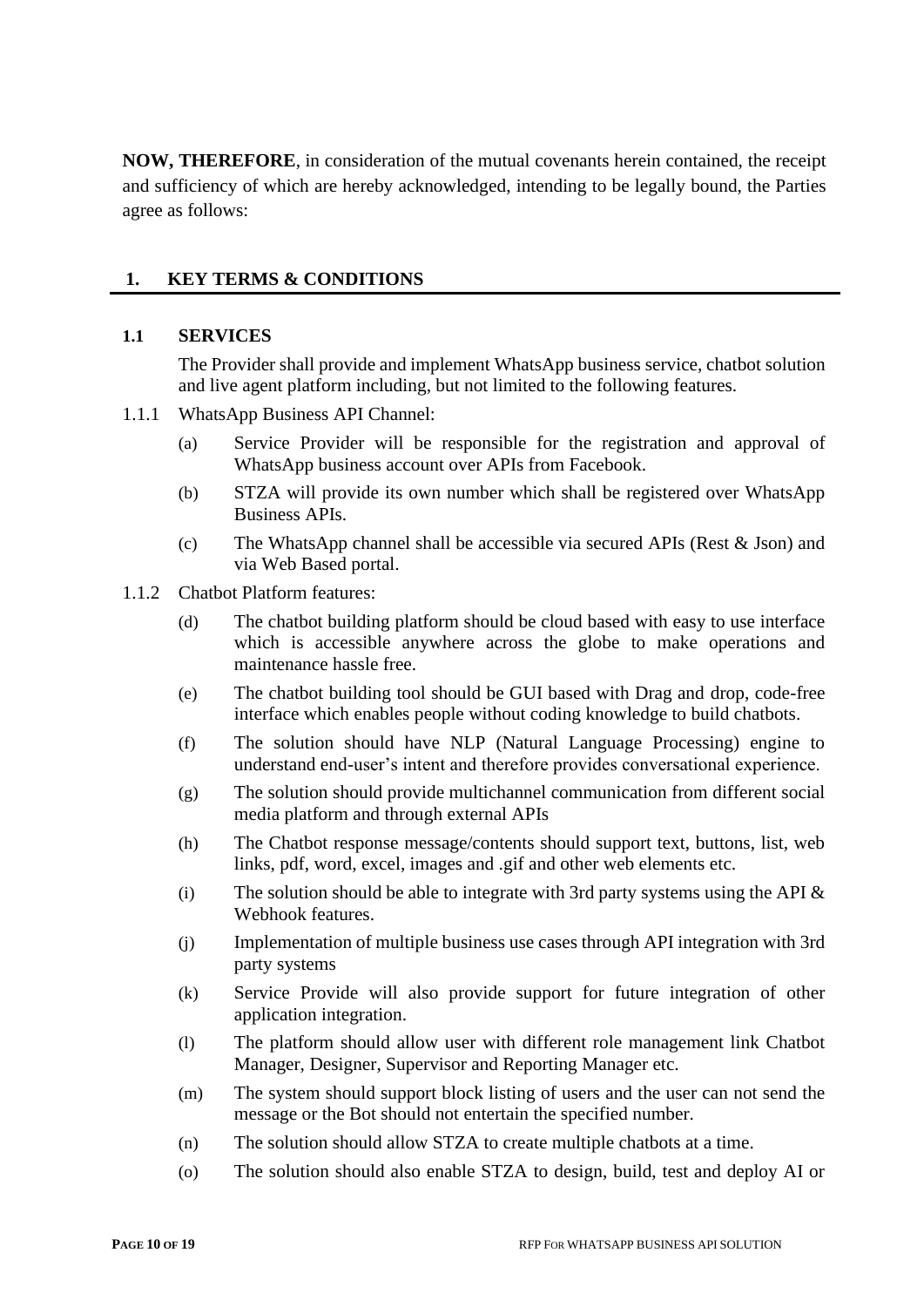keyword-based chatbots.

- (p) The solution be able to seamlessly perform in case of high load.
- 1.1.3 Analytics and Reporting Features:
	- (a) Advanced conversational and training analytics should be available within the platform allowing STZA to benchmark the performance regularly.
	- (b) The solution should be able to provide reporting and analytics of the communication done over chatbots.
	- (c) All conversational logs and history should be accessible to STZA for monitoring and retraining purposes
	- (d) The solution should be able to provide the following details against Analytics or created chatbots:
		- Number of total sessions
		- Number of total messages
		- Number of sessions per each chatbot
		- Number of inbound messages per session
		- Average session duration
	- (e) The system should also be able to provide detailed reporting of each message exchange between STZA and End users (preferably with an option to export in Excel format)
	- (f) The System should also be able to provide analytics of performance based on the learning and feedback
	- (g) Reporting to be done in strict compliance of **Schedule B.**
- 1.1.4 Contact Center solution (Live Agent Solution):
	- (a) The Live Agent platform solution should be easy to use GUI and should be accessible anywhere across the globe through the Web Interface [including but not limited to Chrome, Firefox, Safari and Microsoft Edge] as well as Mobile app (Android & IOS).
	- (b) The Solution should enable creation of multiple agents which can handles the incoming queries in real-time.
	- (c) The solution should support the following features:
		- 2-Way messaging
		- Conversation threading
		- Conversation management: queue and routing management, agent assignment, resolution management, history overview
	- (d) User Roles shall be available which are necessary in Contact Center environment. The user roles shall include roles like Agents, Supervisors, Reporting Manager etc.
	- (e) Options like Setting Working hours and Away messages should be available to improve the customer experience.
	- (f) The solution supports the Feedback within the Contact center platform which can be triggered towards customer by the agent once the conversation is complete.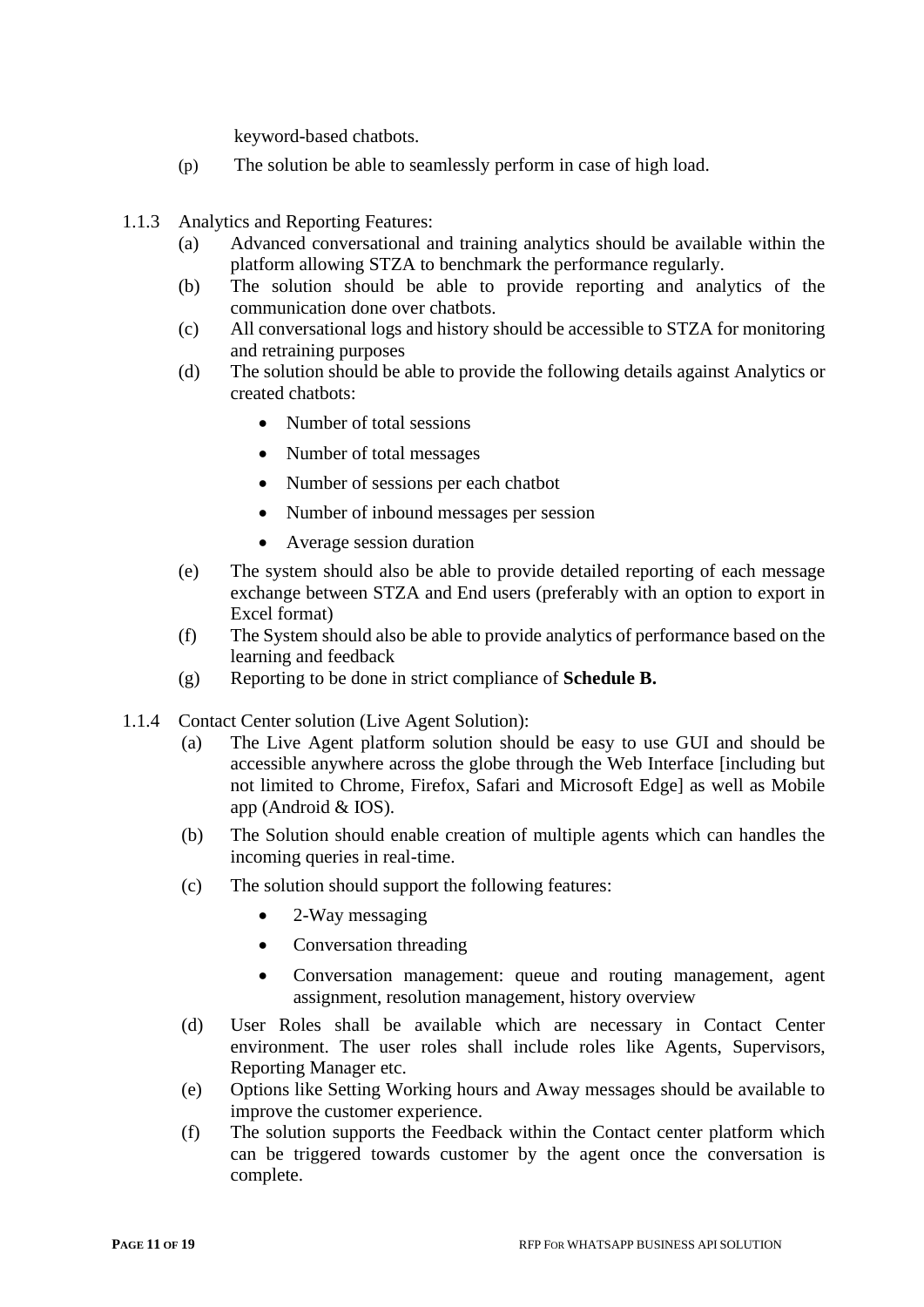- (g) Automation that trigger alerts towards Supervisor in case specific agent is not responding to the chat assigned to him.
- (h) Agents or Supervisor should be able to transfer a chat to other agents within their team seamlessly. The customer should not be notified about the agent switch.
- (i) Whisper mode: While transferring the chat to other agents, Internal Notes option should be available where an Agent can explain the brief. The note will be visible to another agent and not the customer.
- (j) Supervisor should be able to look into any previous or on-going conversation to keep a real time check.
- 1.1.5 Contact Center Reporting:
	- (a) Detailed Reporting Dashboard should be available that shows real-time Analytics in GUI form along with capability of creating reporting and exporting them in CSV EXCEL formats.
	- (b) Following Details are mandatory to have available over the Dashboard:
	- (c) Chats:
		- Total Chats arrived
		- Total Chats Resolved
		- Unresolved Chats
	- (d) Resolution Time:
		- Average Resolution times of chats
		- Time Slabs of Resolution Times of Chats
	- (e) Agents Performances [to be inserted at the time of contract finalization]
	- (f) Individual insights about each agent: Chats resolved, First response times, Handling time of chats, Logged In time, Away Times, Lunch Break durations etc.
	- (g) Queues and Channels:
		- Chats per each Queue
		- Chats per each Channel
	- (h) Survey/feedback Results:
		- A dedicated dashboard to populate results of surveys.
- i. STZA reserves the right to ask the Service Provider to perform other services not included in the scope of this Agreement subject to mutually agreed terms and conditions.
- ii. Service Provider shall provide Services in strict compliance of the Schedules attached to this Agreement.
- iii. Service Provider shall provide the Services in strict compliance of timelines stipulated in **Schedule C.**
- iv. The Service Provider shall not publish and/or disseminate any content in any form whatsoever under the Services, without the prior approval of STZA, specifically in relation to text of the data being circulated under the Services and the intended recipients of the content under the Services.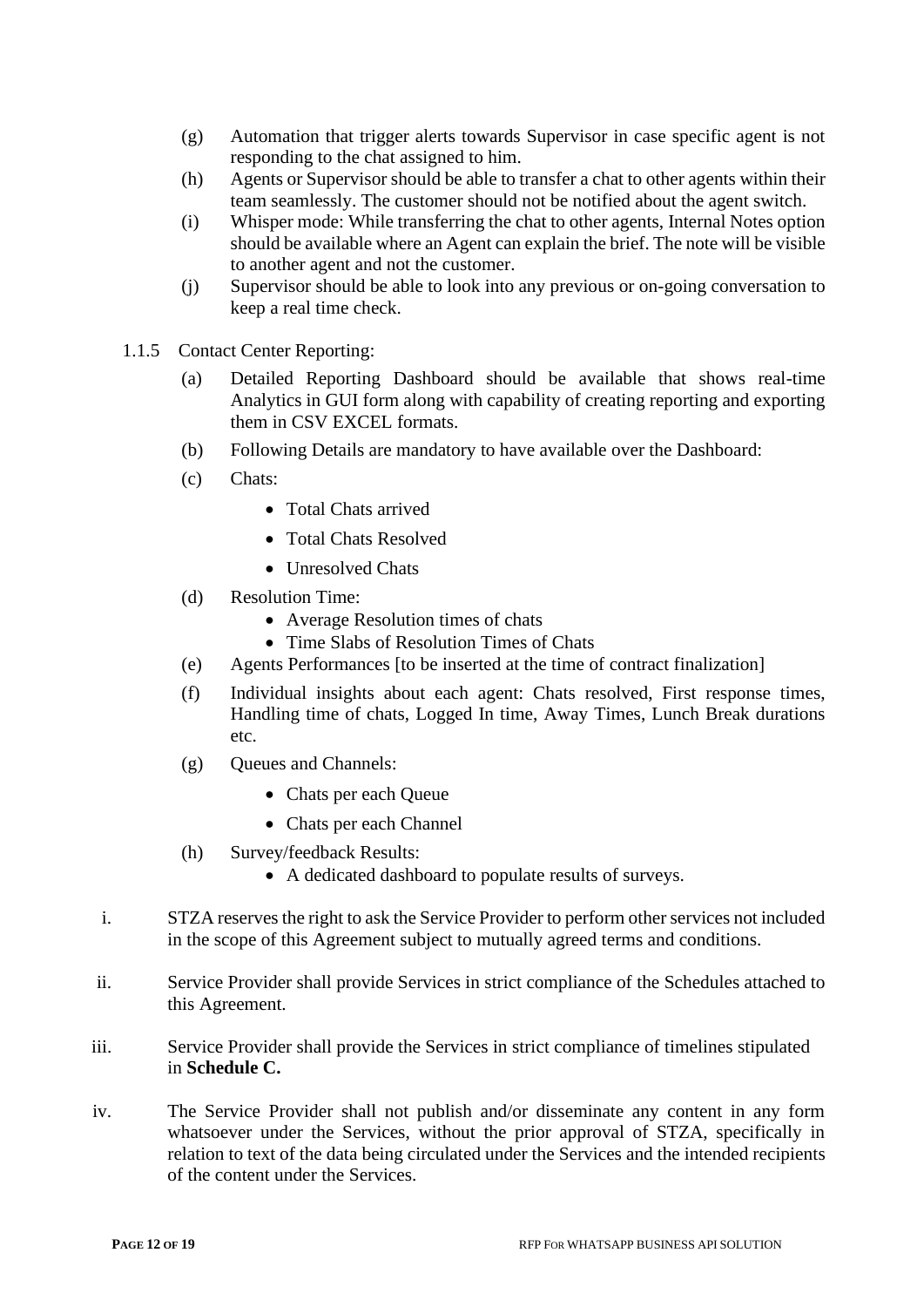## **1.2 TERM**

- 1.2.2 This Agreement shall become effective on the Signing Date and shall continue for an initial period of one (1) year unless otherwise terminated in accordance with the provisions of this Agreement (the "**Term**").
- 1.2.3 The Parties may mutually agree to extend the term of this Agreement for such additional period as may be agreed between the Parties, no later than three (3) months before the expiry of the Term.

## **1.3 PAYMENT FOR THE SERVICES**

- 1.3.1 STZA shall pay the Service Provider upon satisfactory performance of Services on a payout model of retainer per month in accordance with **Schedule D** of this Agreement (hereinafter referred to as the "**Consideration**").
- 1.3.2 Service Provider will submit an invoice with proof of work at the end of each month to claim the Consideration as provided in the RFP by the Service Provider and agreed by STZA.
- 1.3.3 After receiving the complete document from the Service Provider, STZA will process the payment within 30 days.
- 1.3.4 Any other terms relating to the payment of Consideration shall be mutually agreed upon between the Parties, subject to acceptance of the terms of the financial proposal of the Service Provider in response to the RFP, as accepted by STZA, in whole or in part.
- 1.3.5 Within fourteen (14) days of the receipt of a letter of intent from STZA, the Service Provider shall furnish Performance Security to STZA for a sum equivalent to 10% of the total value of the Consideration. The Performance Security shall be returned to the Service Provider upon expiry and/or termination of this Agreement.

## **2 MISCELLANEOUS PROVISIONS**

#### **2.1 DEFAULT AND TERMINATION**

2.1.1 If either Party defaults in the performance of, or compliance with, any term or condition of this Agreement, or is unable to perform its obligations under this Agreement, the other Party may terminate this Agreement by written notice. Termination of this Agreement shall be effective thirty (30) days from the date of receipt of such notice, unless, within thirty (30) days after receipt of such notice, the defaulting Party has (i) corrected the default; or (ii) if such default is capable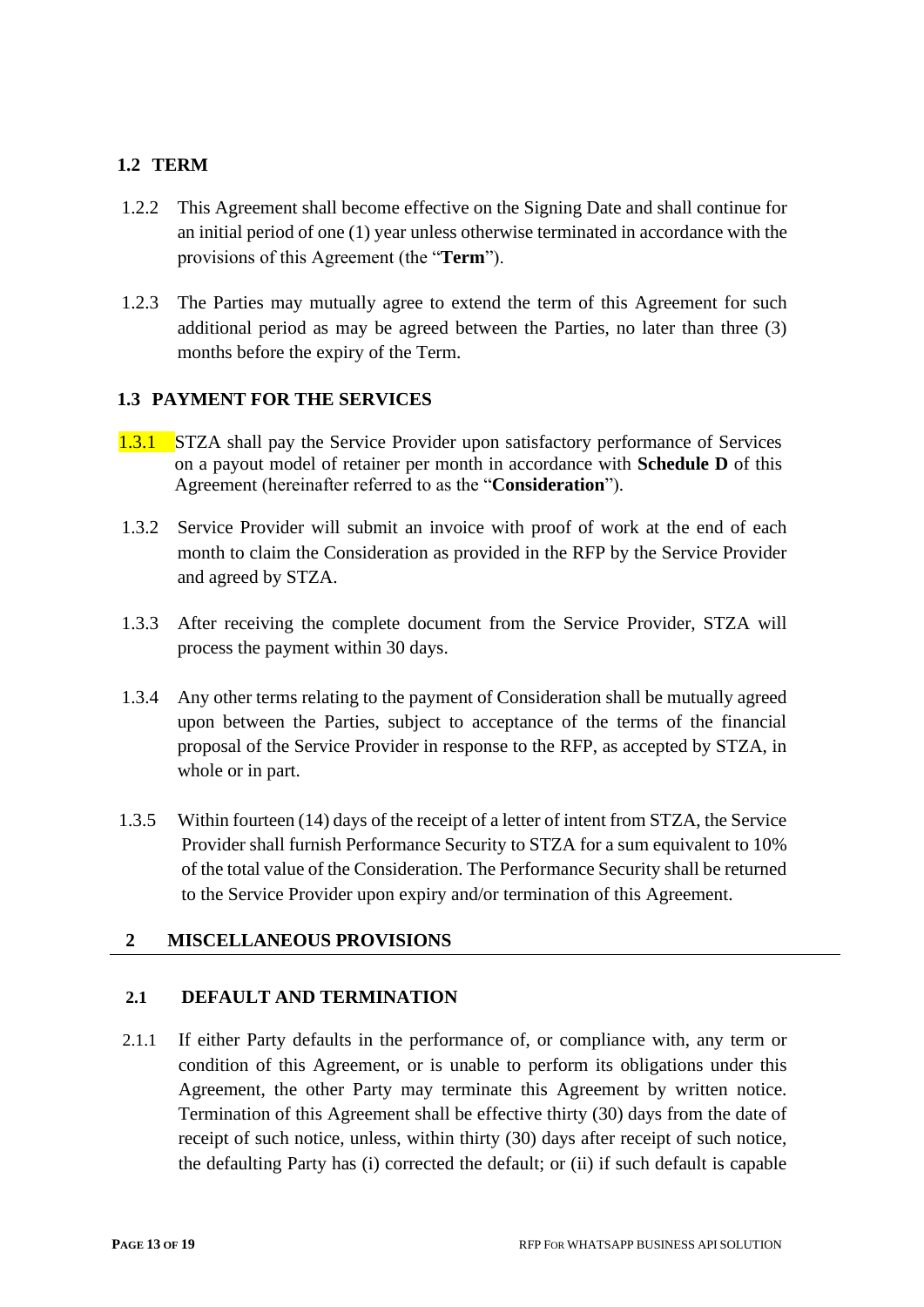of correction, has taken timely and reasonable steps to correct and will complete such correction within another thirty (30) days.

- 2.1.2 Either Party may immediately terminate this Agreement in the event the other Party, in such Party's reasonable discretion, has engaged in illegal, indecent, immoral, harmful, or scandalous behavior or activities that may directly or indirectly damage such Party's reputation or goodwill or violates any applicable laws both inside and outside Pakistan.
- 2.1.3 Either Party may terminate this Agreement by providing a one (1) month's advance written notice in writing to the other Party.
- 2.1.4 Upon termination under this Section above, STZA shall clear all outstanding dues for the Services carried out prior to the date of termination as per this Agreement if applicable, provided that STZA shall be entitled to refund of any part of the Consideration paid for the unfinished work, as at the date of termination.

#### a. **CONFIDENTIALITY**

- 2.2.1 The Parties acknowledge and agree that each Party shall treat all information concerning the other Party which comes to its knowledge pursuant to this Agreement, including all documents, plans, specifications, and the subject matter contained herein and any information, whether technical, financial or commercial, or otherwise, or any activities carried out pursuant to or in contemplation of entering into this Agreement, provided by a Party hereunder (the "**Disclosing Party**") to the other Party hereunder (the "**Receiving Party**") in connection with the performance of this Agreement which is in writing or communicated by any other means, as confidential information. This confidential information shall not be used or disclosed by the Receiving Party for any purposes other than those for which they have been prepared or supplied unless otherwise permitted with the prior written consent of the Disclosing Party and/or required by the applicable laws.
- 2.2.2 Any subcontractor and/or a third party appointed by the Service Provider subject to the prior written approval by Client shall abide by all the confidentiality obligations of this Agreement.
- 2.2.3 The confidentiality obligations shall survive termination and/or expiry of this Agreement shall be valid for a period of ten (10) years from the date of termination and/or expiry of this Agreement.
- 2.2.4 Service Provider shall fulfil all legal obligations under the applicable laws in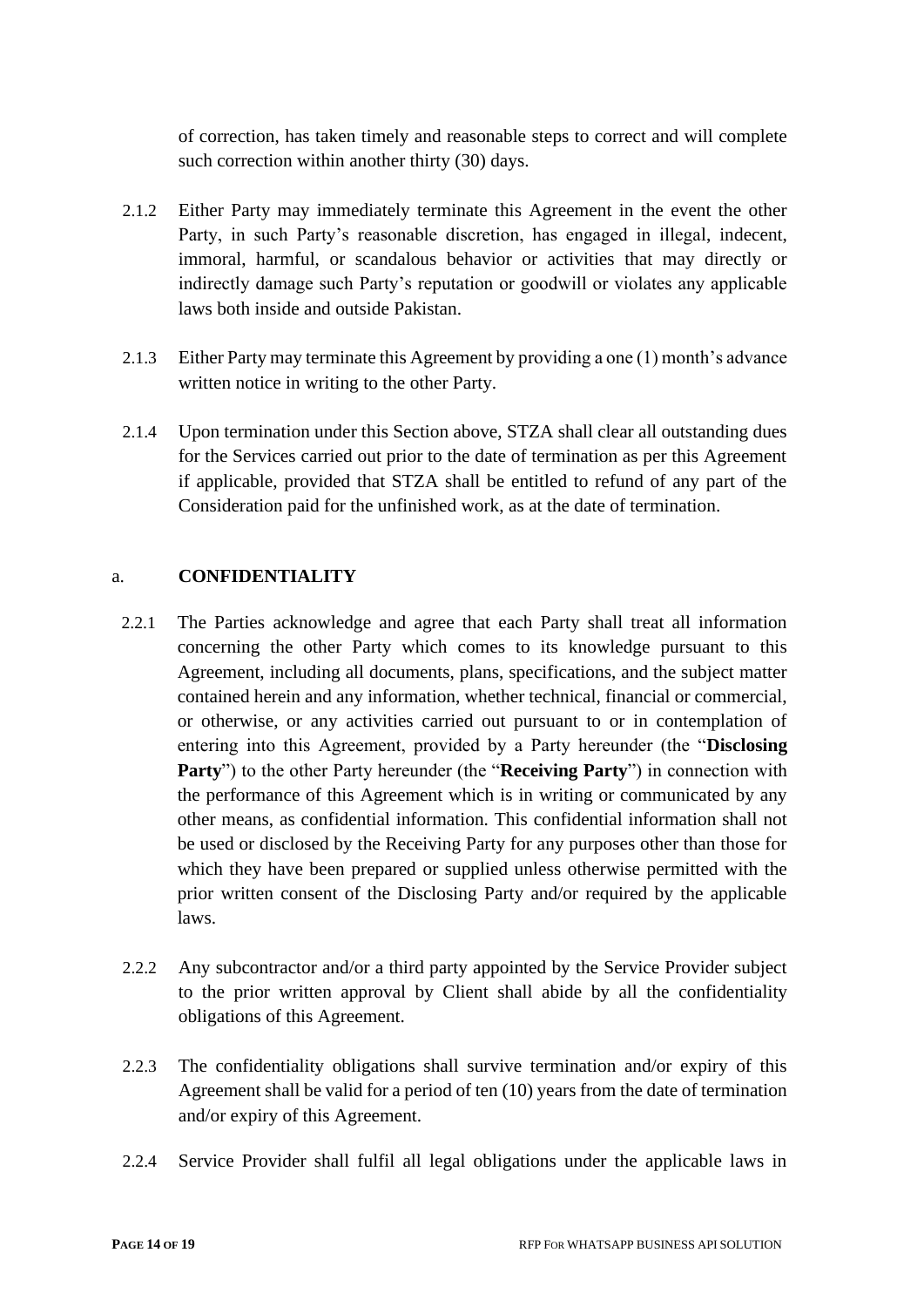connection with processing of Confidential Information including but not limited to personal data obtained from STZA under this Agreement. The Service Provider shall also comply with ICT system safety standards and protect the Confidential Information including but not limited personal data of STZA based on prudent and best industry practices.

## **b. FORCE MAJEURE**

- i. Neither Party shall be liable for any failure or delay in performance of its obligations under this Agreement arising out of or caused, directly or indirectly, by circumstances beyond its reasonable control, including without limitation, force majeure events like acts of God, earthquakes, fires, floods, any act of war, the act of terrorism, strikes, riots, change of law, governmental action, epidemic or pandemic.
- ii. Notwithstanding the foregoing, in the event of the occurrence of such a force majeure event, the affected Party shall immediately notify the other Party, and both Parties shall mutually resolve the matter and reach a solution that benefits the Parties and allows the Parties to perform this Agreement to the maximum extent possible. If the Parties decide that the Services or any part thereof cannot be performed due to such an event, the Service Provider shall refund the relevant portion of the Fees on a pro-rata basis that has been paid by the Client to the Service Provider for the Services that have not been performed as a result of the Force Majeure Event, if applicable.

## **c. REPRESENTATIONS & WARRANTIES**

- i. Each Party hereby represents and warrants to the other Party that this Agreement has been duly executed and delivered by each Party and constitutes a legal, valid, and binding obligation of each Party, enforceable in accordance with its terms and the applicable laws.
- ii. Each Party hereby represents and warrants that it has full right and power to enter into this Agreement, to perform all obligations hereunder, and to grant all rights hereunder without violating the legal or equitable rights of any other person or entity and that the execution and performance of this Agreement will not conflict with or result in a breach of or default under any of the terms or conditions of any agreement and/or arrangement to which either Party has agreed, or is a party, or maybe bound.

## **3 INDEMNITY AND LIMITATION OF LIABILITY**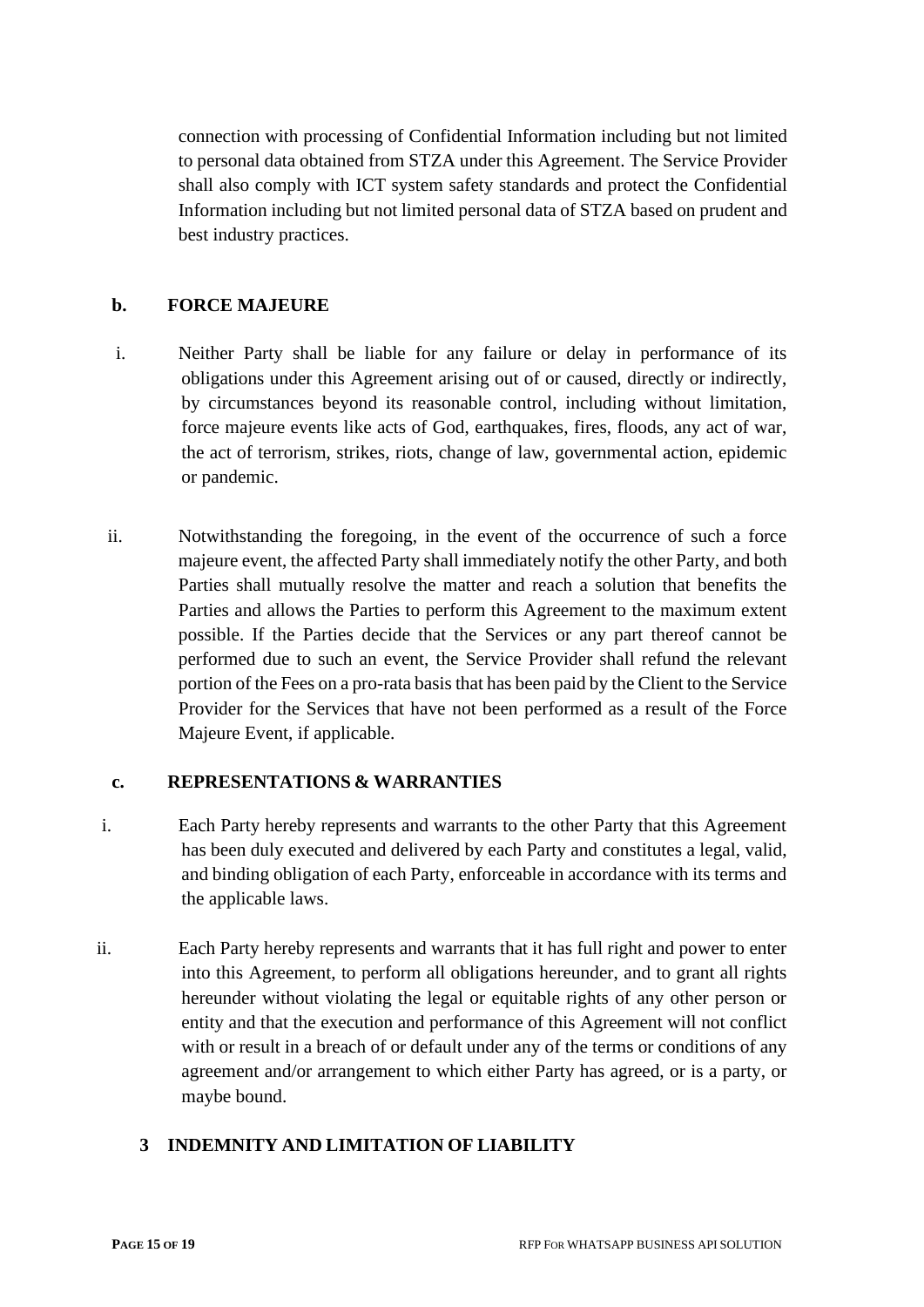- **3.1** The Service Provider hereby covenants, agrees, and confirms that it shall indemnify, defend, and hold harmless the Client and its respective subsidiaries, affiliates, successors and assigns and their respective directors, officers, employees, and agents from and against any and all liabilities, claims, suits, actions, demands, settlements, losses, judgments, costs, damages and expenses (including, without limitation, reasonable attorneys', accountants' and experts' fees) arising out of or resulting from, in whole or in part: (i) any act, error or omission, whether intentional or unintentional, by the Service Provider or its officers, directors, employees or sub-administrators, related to or arising out of its obligations and responsibilities under this Agreement; or (ii) an actual or alleged breach by the Service Provider of any of its representations, warranties or covenants contained in this Agreement.
- **3.2** The Service Provider shall not be liable for: (i) any loss or damage suffered by the Client arising out of or in connection with any act, omission, misrepresentation, or error made by or on behalf of the Client or arising from any cause beyond the Insurance Company's reasonable control; or (ii) any delay in or omission of publication or transmission or for any error in any press or other publication unless such delay, omission or error is due to its default or neglect.

#### **4 ASSIGNMENT AND BENEFIT OF AGREEMENT**

- **4.1** The Service Provider shall not be entitled to assign or transfer its rights or obligations (or any of them) under this Agreement without the prior written consent of STZA.
- **4.2** STZA shall have the right, power, and authority to assign, novate and/or transfer this Agreement or any of its rights under this Agreement to an affiliate of the STZA, in whole or in part, with prior intimation to Service Vendor, without affecting any rights of Service Provider here under. Any such assignee and Service Provider shall assume and agree to be bound by the terms and conditions of this Agreement, and the assignee and Service Provider shall enter into such documents as may be necessary and required to bring the assignment into effect.
- **4.3** This Agreement shall be for the benefit of and is binding upon the Parties hereto and their respective legal representatives, successors in interest, and permitted assignees.

#### **5 COUNTERPARTS**

**5.1** This Agreement may be executed in any number of counterparts, all of which taken together shall constitute one and the same agreement.

## **6 NOTICES**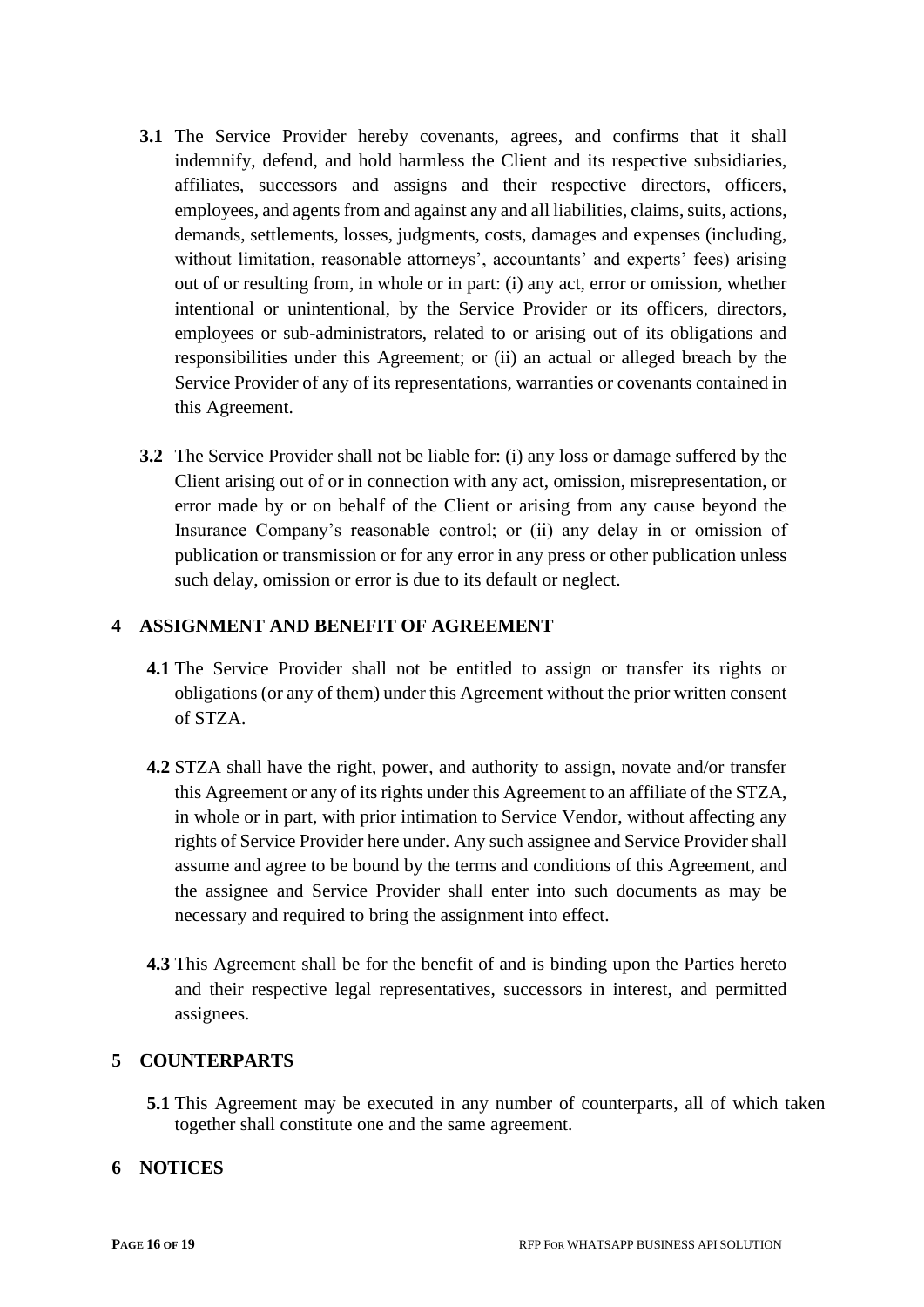**6.1** Any notice or other document to be served under this Agreement shall be in the English language and may be delivered personally, or by a recognized courier to the Party to be served at its addresses specified below or at such other address as it may have notified to the other Parties in accordance with this Article:

| For STZA          |          |  |  |  |
|-------------------|----------|--|--|--|
| Address:          | [insert] |  |  |  |
| Telephone:        | [insert] |  |  |  |
| Email:            | [insert] |  |  |  |
| <b>Attention:</b> | [insert] |  |  |  |
| For CONSULTANT    |          |  |  |  |
| Address:          | [insert] |  |  |  |
| Telephone:        | [insert] |  |  |  |
| Email:            | [insert] |  |  |  |
| <b>Attention:</b> | [insert] |  |  |  |

**6.2** Any notice or document shall be deemed to have been served if delivered personally or by internationally recognized courier, at the time and date of delivery. In proving service of a notice or document it shall be sufficient to prove that delivery was made.

## **7 AMENDMENTS TO BE INWRITING**

**7.1** This Agreement may be amended or supplemented only by agreement in writing signed by the Parties.

#### **8 SEVERABILITY**

**8.1** The provisions of this Agreement are severable and the invalidity, illegality or unenforceability of any provision shall in no event affect the validity of any other provision whatsoever unless such provision is of a nature that the Agreement would not have been concluded without the said provision.

## **9 NO WAIVER**

**9.1** No failure or delay by any Party to this Agreement in exercising any right, power, or privilege under this Agreement shall operate as a waiver thereof, and no single or partial exercise thereof shall preclude any other or further exercise thereof or the exercise of any other right, power or privilege. No waiver of any term, provision, or condition of this Agreement shall be deemed to be or construed as a further or continuous waiver of such term, provision, or condition.

#### **10 GOVERNING LAW & DISPUTE RESOLUTION**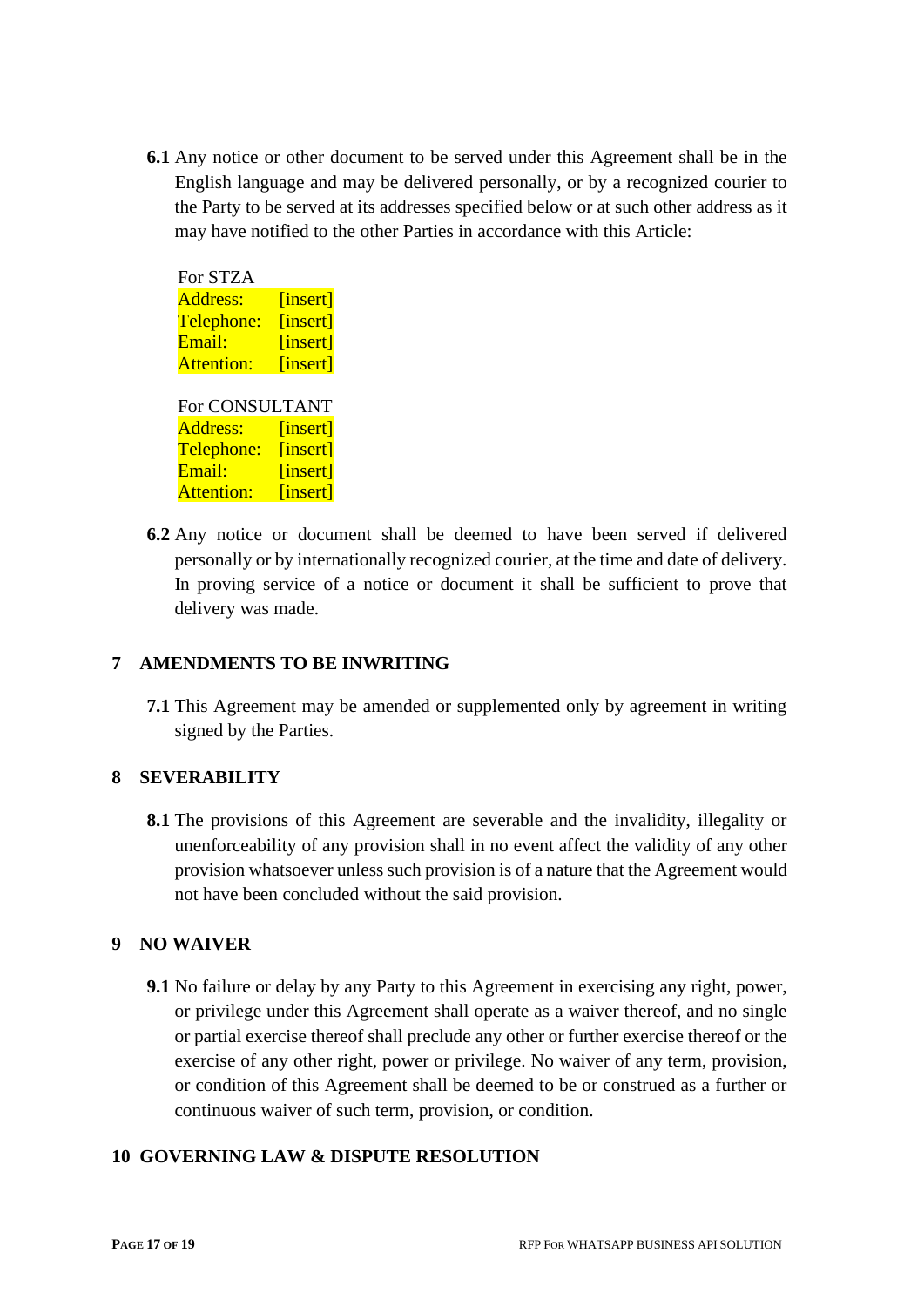- **10.1** Any dispute arising out of or in connection with this Agreement, including any question regarding its existence, validity, or termination, shall be referred to the respective senior management of the Parties for resolution in strict compliance with **Schedule G**.
- **10.2** If the Parties cannot settle any dispute or difference within fifteen (15) days, then such dispute or difference shall be settled through arbitration. The place of arbitration shall be Islamabad only and shall be governed by Arbitration Act, 1940. The language of Arbitration shall be English. Each party shall appoint an arbitrator and the appointed arbitrators shall commence the proceedings. In case of difference of opinion between an even number of appointed arbitrators, the matter shall be referred to an umpire mutually appointed by the arbitrators. The umpire shall then make an award which shall be final and binding.

## **11 INTELLECTUAL PROPERTY RIGHTS & LICENSE**

- **11.1** No rights of any kind whatsoever in any invention, copyright, trade secret, or any other form of intellectual property are granted or transferred under this Agreement. Either Party shall only use the intellectual property of the other Party including but not limited to their name, emblem, official seal, and/or Confidential Information in connection with this Agreement, with the express prior written permission of other Party and in accordance with their respective approvals. Neither Party shall use the intellectual property of the other Party in any form to further its commercial and/or business objectives, and/or gain any undue advantage, in any manner whatsoever. For the avoidance of doubt, each Party will retain all rights in its own proprietary materials, rights, technology and intellectual property that originate from or are solely developed by such Party and the Parties do not contemplate any joint development of intellectual property in connection with this Agreement.
- **11.2** The Service Provider shall provide STZA with a non-transferable, non-sub licensable license to use the platform of Service Provider during the Term of this Agreement for the purposes of this Agreement.

#### **12 SCHEDULES**

- **12.1**The following schedules are attached hereto and shall be read as an integral part of this Agreement:
- 12.1.1 Schedule A: RFP
- 12.1.2 Schedule B: Reporting
- 12.1.3 Schedule C: Timelines for Execution of Services
- 12.1.4 Schedule D: Payment Terms
- 12.1.5 Schedule E: Data Processing Agreement
- 12.1.6 Schedule F: WhatsApp terms of Service
- 12.1.7 Schedule G: Escalation Matrix